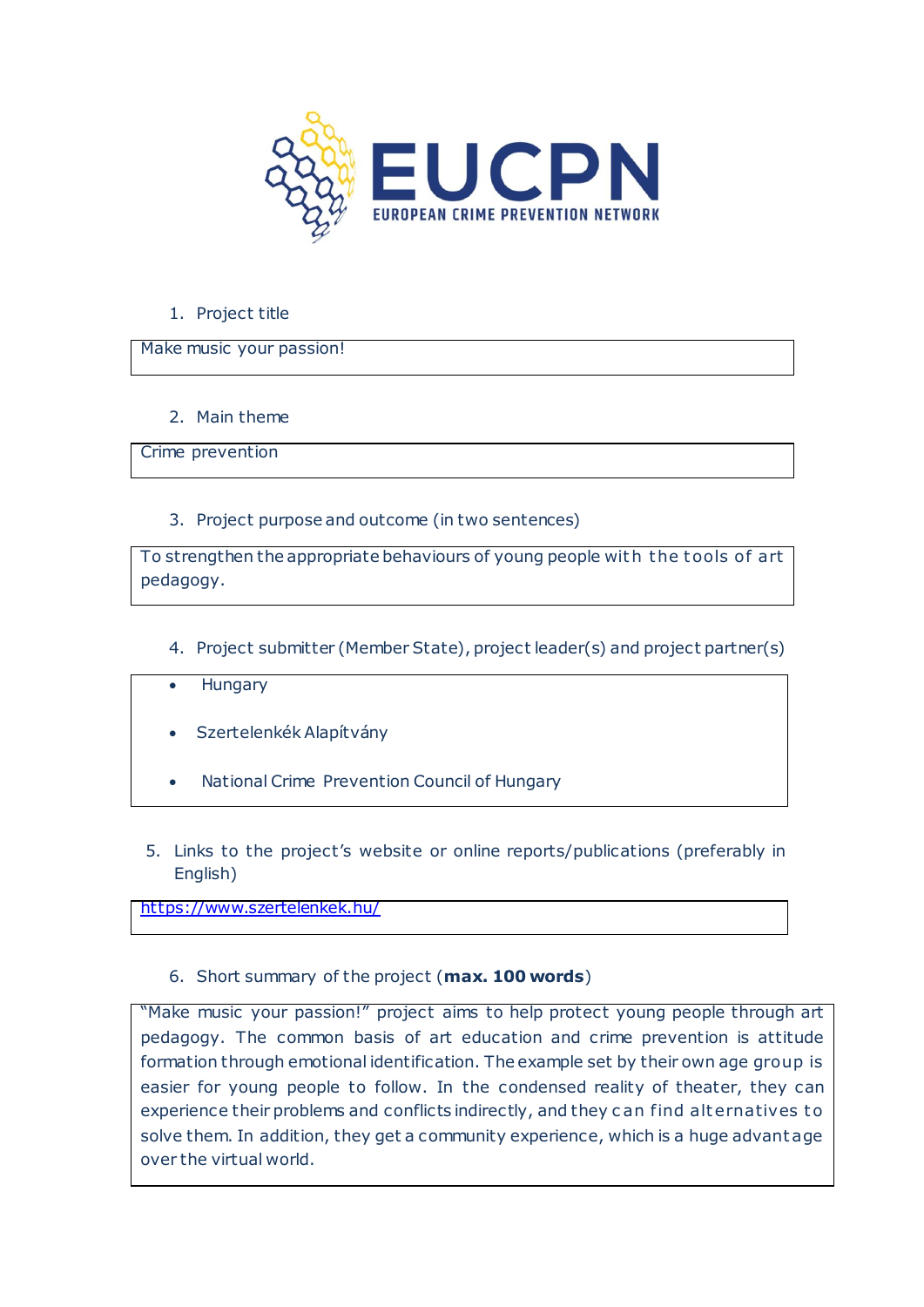During the performance, our goal was not to show only the good, if we want to help, we can't ignore their real worries. In the presentation, therefore, we dared to raise difficult and painful issues, as this will allow us to get closer to the solutions.



7. Project description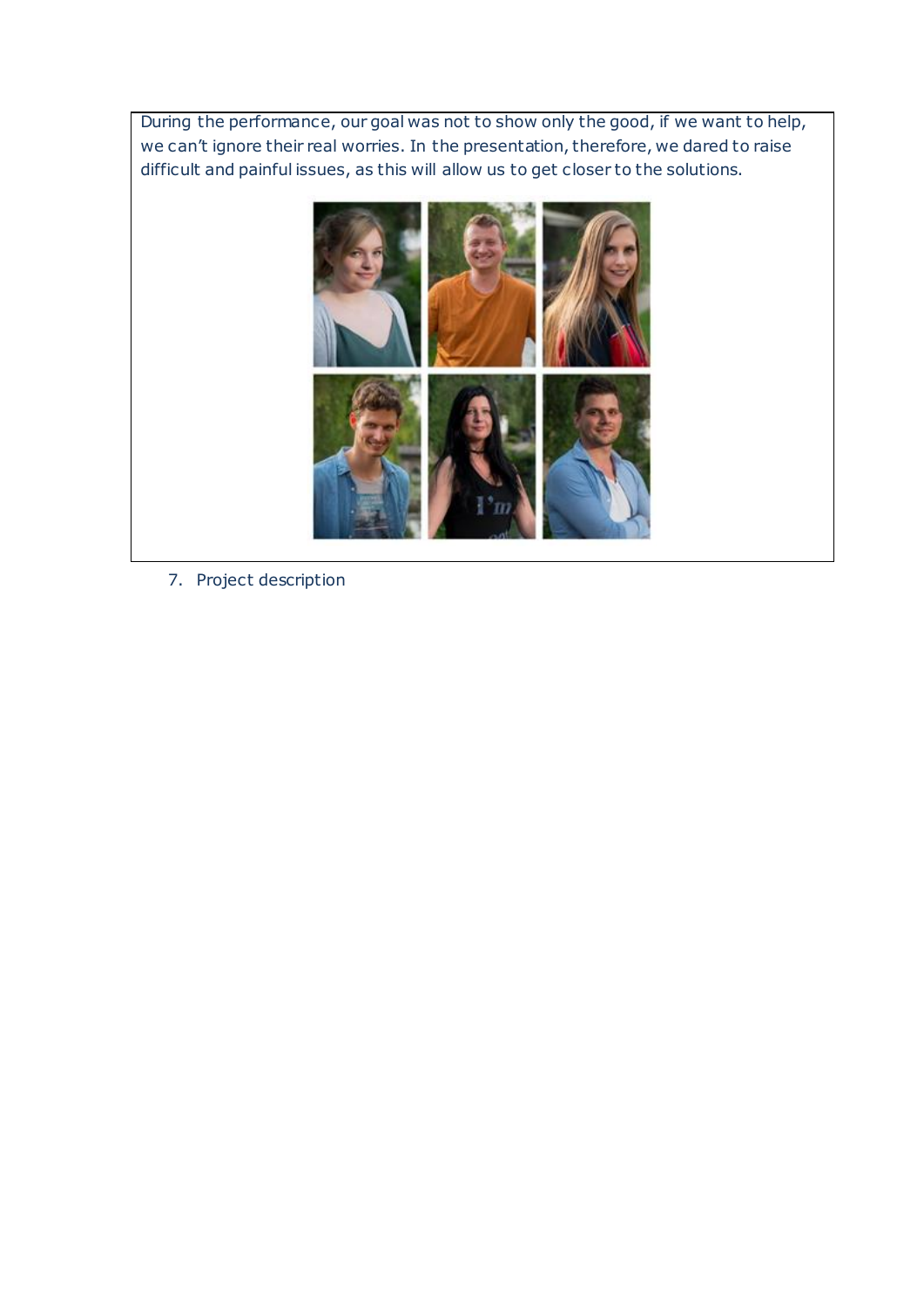The aim of the multi-stage "Make music your passion!" project is to strengthen the appropriate behaviours of young people with the tools of art pedagogy.

The fact that they are also a creative part of the mediated prevention content increases efficiency, with the help of which a change of attitude and value order can be achieved, which reduces the risk of becoming a perpetrator and a victim. A complex project helps to modify behavioural strategies.

Young people who accept indirect forms of crisis management more easily are led through the methods of art pedagogy to strengthen their personality and to experience the strength of the community.

The special feature of the theatrical work is that the story and the chanting songs from the first letter to the last sound are the work of young people.

A special value of the project is that young people from very dif ferent backgrounds living in remote parts of the country are able to work together and perform many times at crime prevention events. during the project, we integrated new, young t alents and dancers into the team, preparing them to work together.

Song aids, contemporary crime prevention short films, lesson plans, and bac kground materials allow educators, police officers, and crime prevention professionals to use them in their daily work, thereby contributing to our long-term goals.

The piece presents the problems of a pre-graduation class, dealing with the dangers that may lurk in today's youth. It shows how powerful a communit y c an be , whet her it's to exclude someone but also to protect them. We can look into the characters 'problematic family life, mother or father image. It shows how destructive aggression is and, of course, what the solution might be. We show positive examples of togetherness, courage, strength, and perseverance, but we also show the fatal consequences of not receiving help or accepting. The songs convey c rime prevent ion messages in a form that is acceptable to young people.

Following the play, we also carried out sessions related to the crime prevention t opics in the play, adapted to the needs, under the guidance of the actors and a trainer.

Aids for songs, contemporary crime prevention short films, lesson plans , bac kground materials allow educators, police officers and crime prevention professionals to use them in their daily work, thus contributing to the achievement of our goals in t he long run.

# 8. Project objectives

The aim of the project is to strengthen the appropriate forms of behavior of young people with the tools of art pedagogy, to this end it uses art as an educational tool in shaping the values of young people aged 11- 25. Communit y and creation help you experience a joy, a fulfillment that is stronger than the seduction of drugs.

Artistic activity develops the personality of young people, creates opportunities